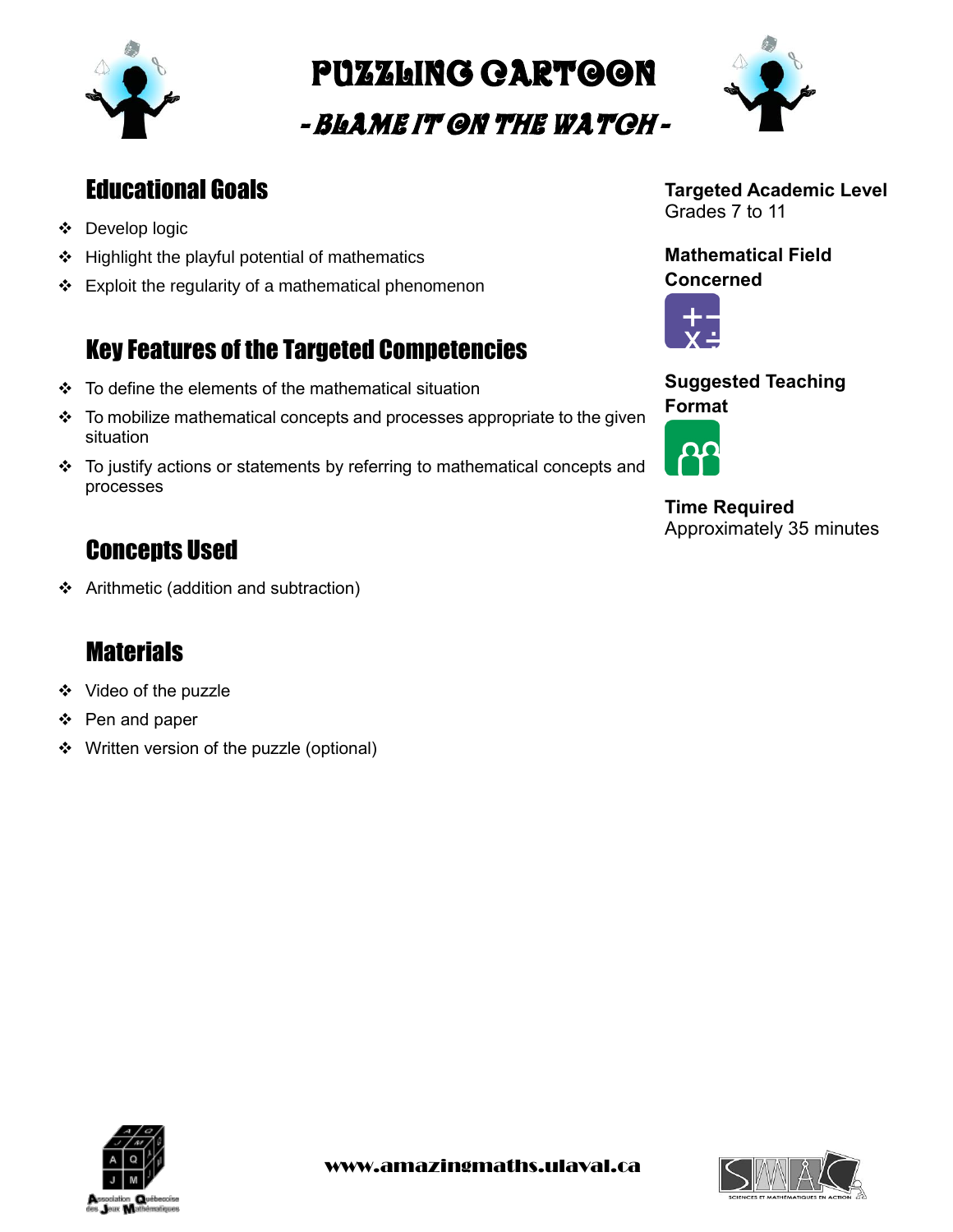Suggested Process





 $I \sim$ 

#### **Step 1: Introduction** (3 minutes)

Present the puzzle a first time.

You can also choose to play the puzzle's video [\(www.amazingmaths.ulaval.ca\)](http://www.amazingmaths.ulaval.ca/).

To allow your students the opportunity to properly understand the information and instructions, present the puzzle, or the video, a second time.

A written version of the puzzle is available via the Explanation Sheet. If you believe it is necessary, or that it would be helpful, project the puzzle's instructions on the board or pass copies to your students.

#### **Step 2: Find solutions** (20 minutes)

Start by answering the puzzle's **first question** only.

Place the students in pairs and ask them to try to find the solution. Encourage your students to write down the information obtained from the problem's statements.

To help your students, suggest them to start solving the problem by basing themselves on a fictional time to look at the different times that would be displayed on each of Julie, Tommy, and Billy's watches. They can also create a table to organize their ideas and the different times displayed on each watch.

| 1.5.                   |                                                                   |                           |
|------------------------|-------------------------------------------------------------------|---------------------------|
|                        | Time indicated on Julie's watch   Time indicated on Billy's Watch | Time indicated on Tommy's |
|                        |                                                                   | watch                     |
| 12:00 (fictional hour) | 12:00                                                             | 12:00                     |
| 13:00                  | 12:55                                                             | 13:03                     |
| 14:00                  | 13:50                                                             | 14:06                     |

Here are some hints you can offer students to guide their thinking:

- $\triangleright$  With every passing hour, what happens between the time indicated on Billy's watch and the time indicated on Tommy's watch?
- What do you notice between the real time (time indicated on Julie's watch) and the time indicated on Billy's watch?
- What do you notice between the real time (time indicated on Julie's watch) and the time indicated on Tommy's watch?
- $\triangleright$  By only knowing the times indicated on Tommy and Billy's watches, and without basing ourselves on the time they synchronized their watches, how can we know the actual time?

Once the class seems to have resolved the first question, you can encourage them to try and find the solution to the **second question.**

Here are some hints you can offer students to guide their thinking:

- $\triangleright$  Can the answer to Question 1 help us find the solution to Question 2? Why or why not?
- $\triangleright$  Would we be able to use the previous logic (logic used for Question 1) but, this time, in a reverse manner? If so, how would we be able to do it?